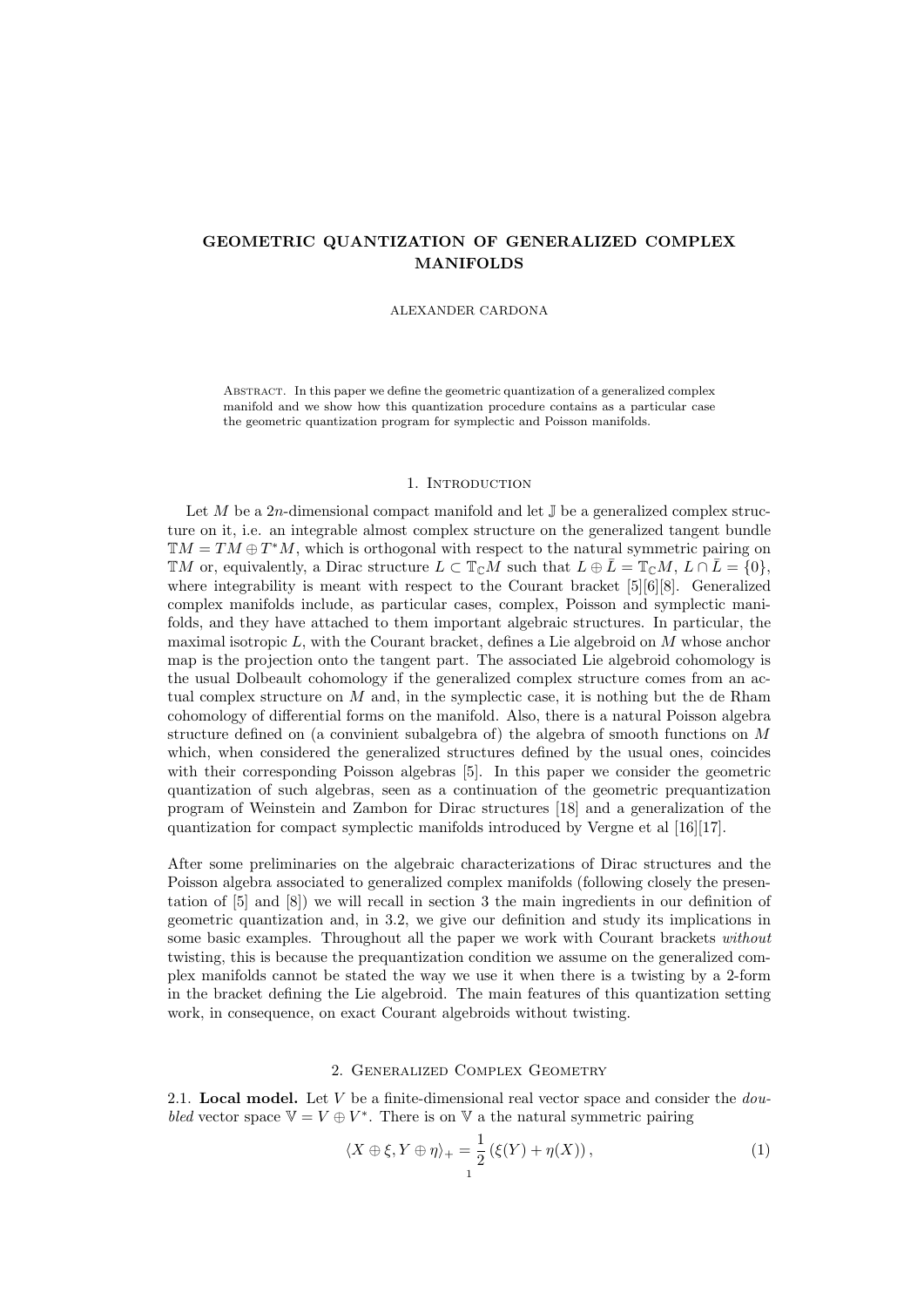that we will use to identify  $\mathbb{V} \cong \mathbb{V}^*$ , and a natural antisymmetric pairing given by

$$
\langle X \oplus \xi, Y \oplus \eta \rangle_{-} = \frac{1}{2} \left( \xi(Y) - \eta(X) \right). \tag{2}
$$

**Definition 2.1.** A Generalized Complex Structure on V is an endomorphism

 $J: V \rightarrow V$ 

satisfying:

(i)  $\mathbb{J}^2 = -1$ ,  $(ii) \mathbb{J}^* = -\mathbb{J}.$ 

It is easy to see from this definition that having a generalized complex structure on V is equivalent to having a complex structure  $\mathbb J$  on  $\mathbb V$  which is orthogonal with respect to the inner product  $(1)$ , i.e.  $\mathbb{J}^*\mathbb{J} = 1$ .

There are other characterizations of generalized complex structurs on vector spaces, based on the so-called linear Dirac structures [5][6]. Indeed, let us consider now the complexification of V, namely  $\mathbb{V}^{\mathbb{C}} = \mathbb{V} \otimes \mathbb{C}$ , and the extensions of J and  $\langle, \rangle_+$  to  $\mathbb{V}^{\mathbb{C}}$ , which we will continue to denote by  $\mathbb{J}$  and  $\langle, \rangle$ , respectively. Let

$$
L = \{ \alpha \in \mathbb{V}^{\mathbb{C}} \mid \mathbb{J}(\alpha) = i\alpha \},
$$

then, by orthogonality  $\langle \alpha, \beta \rangle = \langle \mathbb{J}\alpha, \mathbb{J}\beta \rangle = -\langle \alpha, \beta \rangle$ , so that  $\langle \alpha, \beta \rangle = 0$ . Thus, L is isotropic and dim  $L = \dim V = m$ , so it is maximal isotropic and  $L \cap \overline{L} = \{0\}$ . Conversely, let  $L < \mathbb{V}^{\mathbb{C}}$  be a maximal isotropic complex subspace such that  $L \cap \overline{L} = \{0\}$ , then  $\overline{L} \cong L^*$ ,  $L \oplus \overline{L} \cong V \oplus V^*$  and we can associate to it a generalized complex structure  $\mathbb{J}_L$  on V by multiplication by i on L and multiplication by  $-i$  on  $\overline{L}$ . Since lineal Dirac structures are precisely maximal isotropic subspaces with respect to (1), in general,

**Proposition 2.1.** A generalized complex structure on  $V$  is completely determined by a linear Dirac structure L of  $\mathbb{V}^{\mathbb{C}}$  such that  $L \cap \overline{L} = \{0\}.$ 

Natural examples of linear Dirac structures are the graphs of presymplectic and Poisson structures on vector spaces, they were inroduced by Weinstein in order to study the geometry of Dirac theory of constraints  $[6]$ . Notice that, if W is a vector subspace of V, taking its annihilator  $W^{\circ}$  in  $V^*$  we have a maximal isotropic  $L_W = W \oplus W^{\circ}$ . In general, if  $i: W \hookrightarrow V$  denotes the inclusion and  $\varepsilon \in \Lambda W^*$ , the space

$$
L_W^\varepsilon=\{X\oplus\xi\in W\oplus V^*\mid i^*\xi=i_X\varepsilon\}
$$

is an extension of the form

$$
0 \to W^{\circ} \to L_W^{\varepsilon} \to W \to 0,
$$

then  $L_W^{\varepsilon} \cong W \oplus W^{\circ}$  is maximal isotropic. Moreover, every maximal isotropic in V is of the form  $L_W^{\varepsilon}$  for some W and  $\varepsilon$  [8]. The codimension of W in V,  $k = n - \dim W$ , is called the type of the generalized complex structure associated to  $L_W^{\varepsilon}$ . It follows from these characterizations of linear Dirac structures that a vector space has a generalized complex structure if and only if it has even dimension  $n = \dim V = 2m$ .

**Example 2.1.** Let  $(V, J)$  be a vector space together with a complex structure. Then J induces a natural generalized complex structure  $\mathbb{J}_J$  on  $V$  given by

$$
\mathbb{J}_J = \begin{pmatrix} -J & 0 \\ 0 & J^* \end{pmatrix},\tag{3}
$$

where  $J^*: V^* \to V^*$  denotes the dual map. In this case the maximal isotropic associated to  $\mathbb{J}_I$  is the given by

$$
L_J = L^0_{V_{0,1}} = V_{0,1} \oplus V_{1,0}^*,
$$

where  $V_{1,0} = \{X \in V^{\mathbb{C}} \mid J(X) = iX\} = \overline{V}_{0,1}$ . Thus, the associated generalized complex structure associated to a complex structure is type m.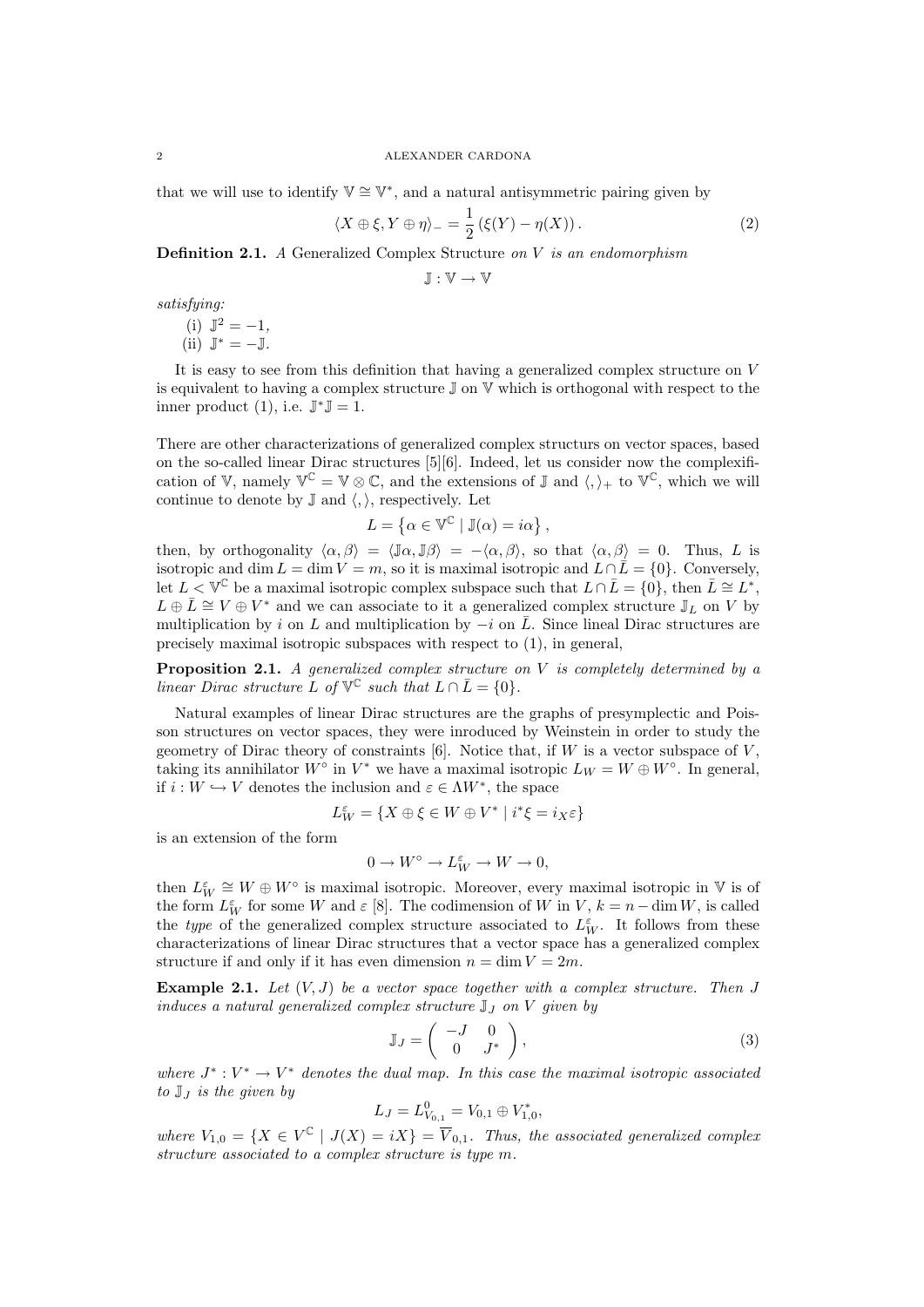**Example 2.2.** Let  $(V, \omega)$  be a symplectic vector space. Then  $\omega$  induces a natural generalized complex structure  $\mathbb{J}_{\omega}$  on V given by

$$
\mathbb{J}_{\omega} = \begin{pmatrix} 0 & -\omega^{-1} \\ \omega & 0 \end{pmatrix}, \tag{4}
$$

where  $\omega^{-1}$  denotes the inverse isomorphism to the natural map  $\omega : V \to V^* : X \mapsto \iota_X \omega$ . Then, the maximal isotropic space associated to it is

$$
L_{\omega} = L_{V^{\mathbb{C}}}^{\omega} = \{ X - i\omega(X) \mid X \in V^{\mathbb{C}} \}.
$$

Thus, the associated generalized complex structure associated to a symplectic structure is type 0.

Spinors on generalized complex vector spaces. Let V be a finite-dimensional real vector space and consider the doubled vector space  $\mathbb{V} = V \oplus V^*$  and its Clifford algebra  $Cl(\mathbb{V})$  defined by the quotient of the tensor algebra by elements of the form  $\alpha^2 = \langle \alpha, \alpha \rangle_+,$ where  $\alpha = X \oplus \xi \in V$  and the inner product is the one given in (1). There is a natural spinor space,  $S = \Lambda^{\bullet} V^*$ , and a natural spinor representation for  $Cl(V)$  given as follows

$$
(X \oplus \xi) \cdot \varphi = \iota_X \varphi + \xi \wedge \varphi,\tag{5}
$$

where  $\varphi \in \Lambda^{\bullet} V^*$ . Since the natural volume element in  $Cl(V)$  satisfies  $\omega^2 = 1$ , it induces a grading in the spinor space  $S = S^+ \oplus S^- \cong \Lambda^{ev} V^* \oplus \Lambda^{odd} V^*$ . Now, given a nonzero element  $\varphi$  in S, the space

$$
L_{\varphi} = \{ \alpha \in \mathbb{V} \mid \alpha \cdot \varphi = 0 \}
$$

is isotropic in V. If we consider  $V^{\mathbb{C}}$ , we call the spinor  $\varphi \in \Lambda^{\bullet} V^* \otimes \mathbb{C}$  a pure spinor when  $L_{\varphi}$ is maximal isotropic and, in such a case, it is possible to describe each maximal isotropic L in V through a unique line  $K_L \subset \Lambda^k V^* \otimes \mathbb{C}$  of pure spinors, where k denotes the type of the associated generalized complex structure [4]. Namely, if  $L_W^{\varepsilon}$  is a maximal isotropic and  $W^{\circ}$  the annihilator of W, taking a basis  $\{\theta_1,\ldots,\theta_k\}$  for  $W^{\circ}$  and  $B \in \Lambda^2 V^* \otimes \mathbb{C}$ such that  $i^*B = -\varepsilon$ , then the characteristic pure spinor line  $K_{L_W^{\varepsilon}}$  is the generated by  $\varphi = e^{B} \theta_1 \wedge \cdots \wedge \theta_k$  [8].

2.2. Generalized Complex Structures on Manifolds. Let M be a smooth manifold and consider its *generalized tangent bundle*  $\mathbb{T}M = TM \oplus T^*M$  with inner product induced by (1). We will say that  $\mathbb J$  is a *generalized almost complex structure* on M if it is an almost complex structure on  $TM$  which is orthogonal with respect to the inner product introduced above. Equivalently, considering the complexification  $\mathbb{T}_{\mathbb{C}}M = \mathbb{T}M \otimes \mathbb{C}$  of  $\mathbb{T}M$ , a generalized almost complex structure is defined by an almost Dirac structure  $L < \mathbb{T}_{\mathbb{C}}M$ such that  $L \cap \overline{L} = \{0\}$  so that, via the inner product,  $L^* \cong \overline{L}$  and  $\mathbb{T}_{\mathbb{C}}M \cong L \oplus \overline{L}$ .

Definition 2.2. [5] Consider an even-dimensional manifold M. The Courant bracket on  $\mathbb{T}M$  is the defined by

$$
[X \oplus \xi, Y \oplus \eta]_C = [X, Y] + \mathcal{L}_X \eta - \mathcal{L}_Y \xi - \frac{1}{2} d(\iota_X \eta - \iota_Y \xi), \tag{6}
$$

where  $X \oplus \xi, Y \oplus \eta \in \Gamma(\mathbb{T}M)$ . We say that a generalized almost complex structure  $\mathbb J$  on M is a generalized complex structure if its maximally isotropic subbundle  $L$  is Courant involutive, i.e. its space of sections  $\Gamma(L)$  is closed under the Courant bracket.

Recall that a Lie algebroid with anchor map  $a : A \to TM$  is a vector bundle  $A \to M$ on M with Lie bracket  $\lceil$ , |A on  $\Gamma(\mathcal{A})$  such that  $a : \Gamma(\mathcal{A}) \to \Gamma(TM) \cong Vect(M)$  defines a Lie algebra homomorphism, i.e.

$$
a([A, B]_{\mathcal{A}}) = [a(A), a(B)], \qquad A, B \in \Gamma(\mathcal{A})
$$
\n<sup>(7)</sup>

and the Leibniz rule

$$
[A, fB]_{\mathcal{A}} = f[A, B]_{\mathcal{A}} + (a(A)f)B,\tag{8}
$$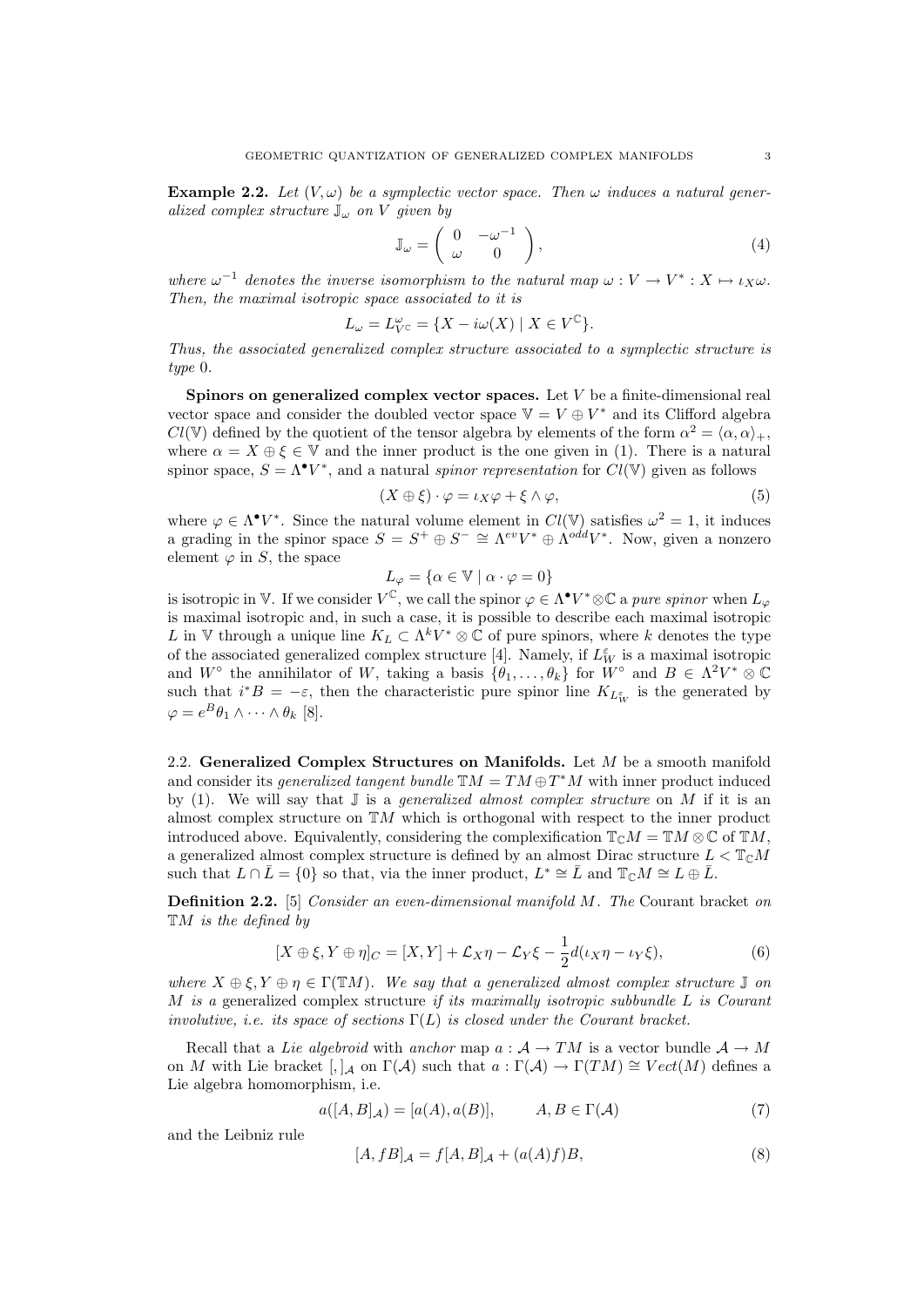is satisfied, where  $A, B \in \Gamma(\mathcal{A}), f \in C^{\infty}(M)$  (for general facts on Lie algebroids see [2]). Given a Lie algebroid  $A \to M$  with Lie bracket  $[,]_A$  and anchor a on  $\Gamma(\mathcal{A})$ , it is possible to generalize the usual definition of exterior derivative to get a Lie algebroid derivative

$$
d_{\mathcal{A}}: \Omega_{\mathcal{A}}^k(M) \to \Omega_{\mathcal{A}}^{k+1}(M),
$$

where  $\Omega_{\mathcal{A}}^{k}(M) = \Gamma(\Lambda^{k} \mathcal{A}^{*}),$  by

$$
d_{\mathcal{A}}\sigma(A_0,\ldots,A_k) = \sum_{i=0}^k (-1)^i a(A_i) \sigma(A_0,\ldots,\hat{A}_i,\ldots,A_k) + \sum_{i < j} (-1)^{i+j} \sigma([A_i,A_j]_{\mathcal{A}},A_0,\ldots,\hat{A}_i,\ldots,\hat{A}_j,\ldots,A_k), \quad (9)
$$

where  $\sigma \in \Omega_{\mathcal{A}}^{k}(M), A_{i} \in \Gamma(\mathcal{A})$ .

Given an even-dimensional manifold  $M$  and a generalized complex structure  $\mathbb J$  with associated maximally isotropic subbundle  $L < \mathbb{T}_{\mathbb{C}}M$ , so that  $\mathbb{T}_{\mathbb{C}}M \cong L \oplus \overline{L}$ , restricting the Courant bracket on  $\mathbb{T}_{\mathbb{C}}M$  to L we have a Lie algebroid structure [5][8]. Let  $(L, [\, , \, ]_C, \pi_{TM})$ be the Lie algebroid on  $M$  associated with a generalized complex structure  $J$ . Putting for  $f \in C^{\infty}(M, \mathbb{C})$ 

$$
d_L f = df + i \mathbb{J}(df),\tag{10}
$$

which corresponds to the L<sup>\*</sup>-part of df in the decomposition  $\mathbb{T}_{\mathbb{C}}M \cong L \oplus L^*$ , we extend  $d<sub>L</sub>$  to complex functions on  $M$ , obtaining a complex

$$
0 \to C^{\infty}(M, \mathbb{C}) \cong \Omega_L^0(M) \xrightarrow{d_L} \Gamma(L^*) \cong \Omega_L^1(M) \xrightarrow{d_L} \cdots \xrightarrow{d_L} \Omega_L^n(M) \to 0,
$$

where  $n$  denotes the rank of the bundle  $L$ .

Proposition 2.2. The Lie algebroid exterior derivative is a first order elliptic differential operator, it satisfies  $d_L^2 = 0$ , so that  $(\Omega^{\bullet}(L), d_L)$  is an elliptic differential complex.

*Proof.* Notice that, by definition, if  $A, B \in \Gamma(L)$  then  $\mathbb{J}(A) = iA$  and  $\mathbb{J}(B) = iB$ , so  $d_L^2 f(A, B) = d_L(df + iJ(df))(A, B),$ 

thus, as follows from (9),

$$
d_L^2 f(A, B) = a(A)(df + i\mathbb{J}(df))(B) - a(B)(df + i\mathbb{J}(df))(A) - (df + i\mathbb{J}(df))([A, B]_C),
$$
but, decomposing  $A = X - i\mathbb{J}(X), B = Y - i\mathbb{J}(Y)$  gives

$$
d_L^2 f(A, B) = X(df + i\mathbb{J}(df))(Y - i\mathbb{J}(Y)) - Y(df + i\mathbb{J}(df))(X - i\mathbb{J}(X))
$$
  
 
$$
- (df + i\mathbb{J}(df))([X, Y] - i\mathbb{J}([X, Y])),
$$

but  $(df + i\mathbb{J}(df))(Y - i\mathbb{J}(Y)) = df(Y)$  and so on, so that  $d_L^2 f(A) = d^2 f(X, Y) = 0$ . The same holds for any rank higher than 1 using the definition of  $d_L$ .

In order to check ellipticity, let us compute the symbol of  $d_L$ . By definition [1], if P is a differential operator of order k its principal symbol  $\sigma_P$  is given by

$$
\sigma_P(x,\xi) = \lim_{t \to \infty} \frac{1}{t^k} \left( e^{-itf} P e^{itf} \right)(x),
$$

where  $f \in C^{\infty}(M)$  is such that  $df(x) = \xi$ . Then,

$$
\sigma_{d_L}(x,\xi) = \lim_{t \to \infty} \frac{1}{t} \left( e^{-itf} d_L e^{itf} \right)(x) = \lim_{t \to \infty} \frac{1}{t} \left( e^{-itf} \left[ it e^{itf} (df)_{L^*} \wedge + e^{itf} d_L \right] \right)(x),
$$

so that

$$
\sigma_{d_L}(x,\xi) = i(d_L f)(x) \wedge = i(df)_{L^*}(x) \wedge,
$$

which can also be written

$$
\sigma_{d_L}(x,\xi) = i\pi^*(\xi)\wedge,
$$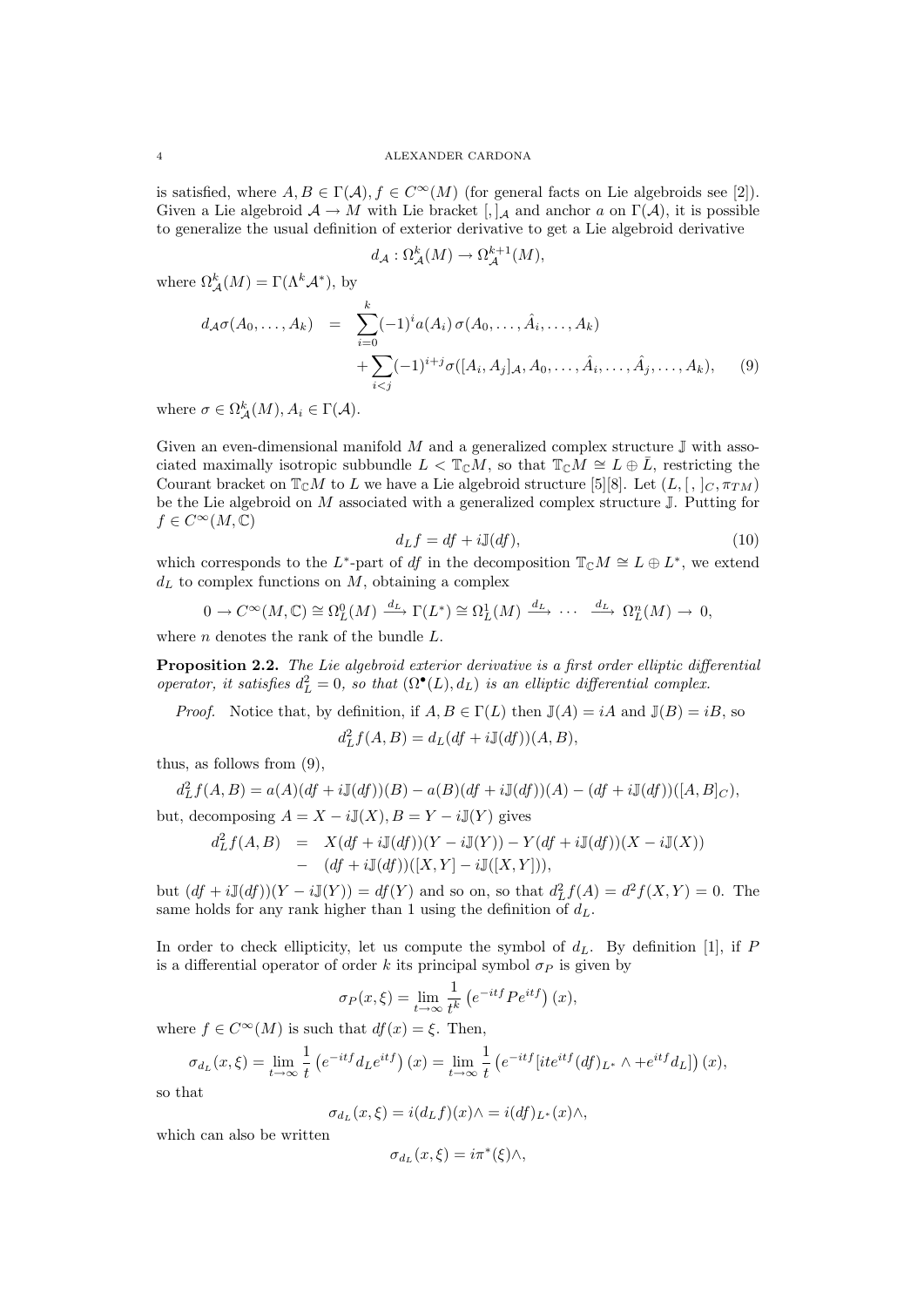where  $\pi^*: T^*_{\mathbb{C}}M \to L^*$  denotes the dual to the projection  $\pi: L \to T_{\mathbb{C}}M$ , i.e.  $\pi^*(\xi) =$  $\xi + i \mathbb{J}(\xi)$ . It is clear that  $\pi^*(\xi) \neq 0$  whenever  $\xi \in T^*M$  is not zero, because  $\mathbb{T}_{\mathbb{C}}M = L \oplus \overline{L}$ and then  $\xi = x + \bar{x}$  for some  $x \neq 0$  in L. Therefore,  $d_L$  is elliptic  $\Box$ 

We denote by  $H^{\bullet}_L(M)$  the cohomology associated to the elliptic complex  $(\Omega^{\bullet}_L(M), d_L)$ , often called  $L$ -cohomology of  $M$ . It follows that

**Proposition 2.3.** [8] The generalized cohomology associated to the generalized complex structure  $\mathbb{J}_{\omega}$ , which is Courant involutive since  $d\omega = 0$  for a symplectic manifold  $(M, \omega)$ , is the complex de Rham cohomology of M, i.e.

$$
H^*_{L_\omega}(M) = H^*_{dR}(M, \mathbb{C}).
$$

The generalized cohomology associated to the generalized complex structure  $\mathbb{J}_I$  of a complex manifold  $(M, J)$  is the Dolbeault cohomology of M, i.e.

$$
H^*_{L_J}(M)=H^*_{\bar{\partial}}(M).
$$

2.3. The Poisson Algebra. The Poisson algebra associated to a Dirac structure  $L$  on a manifold  $M$  has been defined by Courant and Weinstein (see [5][6]), generalizing the usual definition for symplectic and Poisson manifolds.

**Definition 2.3.** A function  $f \in C^{\infty}(M)$  is called L-admissible if there exists a vector field  $X_f$  on M such that  $X_f \oplus df$  is a section of L. When such a vector field exists, it is called a Hamiltonian vector field associated to  $f$ , and the Poisson bracket between functions  $f, g \in C^{\infty}_L(M)$  (the space of L-admissible functions over M) is defined by

$$
\{f,g\} = X_f(g). \tag{11}
$$

**Proposition 2.4.** [5] With the above defined Poisson bracket, the algebra  $C_{L}^{\infty}(M)$  is a Poisson algebra, the Poisson algebra associated to the Dirac structure L.

**Remark 2.1.** In the case we work with a Dirac structure  $L_{\omega}$  coming from a symplectic structure  $\omega$  on M, see (4), we have that, since  $\omega$  is non degenerate,  $C^{\infty}_L(M) = C^{\infty}(M)$ and the Poisson bracket coincides (up to a constant) with the usual Poisson bracket in symplectic geometry. However, in the case of generalized structures coming from a complex structure J on M, the Dirac structure is given by  $L_J = T_{0,1}M \oplus T_{1,0}^*M$ , where  $T_{1,0}M =$  ${X \in TM \mid J(X) = iX}.$  Since, point by point, the annihilator of  $T_{0,1}M$  is  $T_{1,0}^*M$ , the Poisson bracket in this case is identically zero, so the Poisson algebra is trivial.

**Remark 2.2.** In the symplectic case  $\mathbb{J}_{\omega}(df) = -\omega^{-1}(df) = -X_f$ , where  $X_f$  denotes the usual symplectic Hamiltonian vector field associated to f, so that  $d_L f = -iX_f + df$ . In [8] the generalized Hamiltonian vector field associated to  $f \in C^{\infty}(M)$  is defined as the section of TM given by

$$
X_f + \xi_f = \mathbb{J}(df). \tag{12}
$$

The Poisson bracket of two smooth functions  $f$  and  $g$  is then defined as the smooth map given by  $\{f, g\} = X_f(g)$ . In this framework we recover exactly the symplectic case as before, but in the complex case there is a difference: the Poisson bracket is zero because there are no hamiltonian vector fields after this definition in the complex case.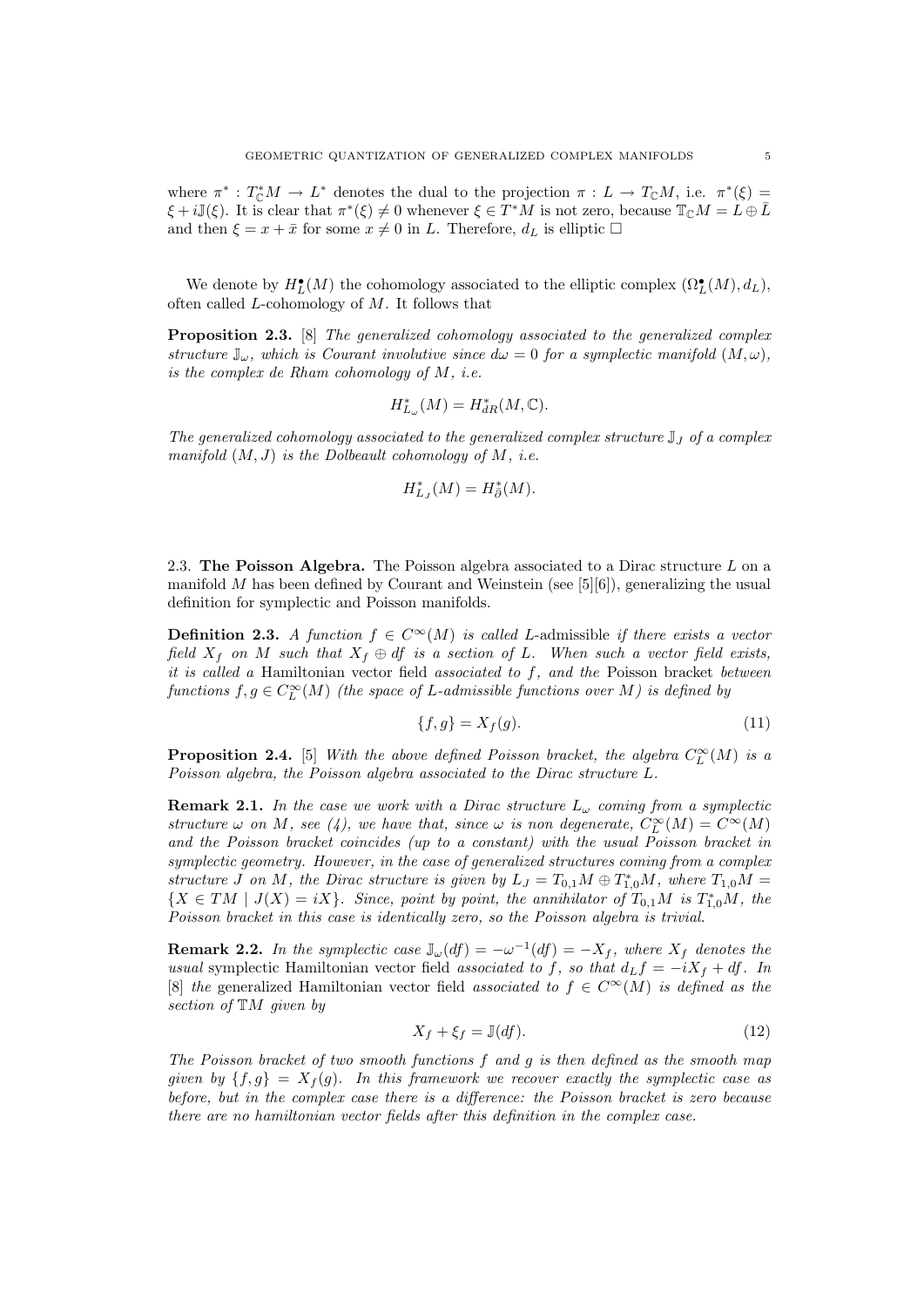#### 6 ALEXANDER CARDONA

## 3. Geometric Quantization of Generalized Complex Structures

Given a symplectic manifold  $(M, \omega)$  with an associated Poisson algebra  $(C^{\infty}(M), \{, \})$ , modeling the classical phase space for a dynamical system. A *geometric quantization* of such a Poisson algebra means a map

$$
\begin{array}{ccc} C^{\infty}(M) & \to & \operatorname{End}(\Gamma(E)) \\ f & \mapsto & \widehat{f}, \end{array}
$$

where  $\Gamma(E)$  denotes the space of sections of a Hermitian vector bundle  $E \to M$ , modelling wave functions, which satisfies the Dirac quantization conditions [19]:

- 1. The application  $f \mapsto f$  is linear
- 2. If f is constant then f must be the multiplication (by the constant f) operator
- 3. If  $\{f, g\} = h$  then

$$
[\hat{f}, \hat{g}] = -i\hat{h}.\tag{13}
$$

In the Kostant-Souriau geometric approach to quantization [9][11][14], the first step towards a geometric quantization of a symplectic manifold  $(M, \omega)$  is to build a prequantization bundle, i.e. a complex line bundle  $\mathcal{L} \stackrel{\pi}{\rightarrow} M$  endowed with a connection  $\nabla$  with curvature  $2\pi i\omega$ . Such a bundle exists if and only if the class of  $\frac{1}{2\pi}\omega$  in  $H^2(M,\mathbb{R})$  is in the image of  $H^2(M,\mathbb{Z})$  under the inclusion in  $H^2(M,\mathbb{R})$  (see e.g. [11][19]). When this integrality condition is verified, the Hilbert space of prequantization  $\mathcal{H}(M,\mathcal{L})$  is the completion of the space formed by the square integrable sections  $s : M \to \mathcal{L}$ , with the inner product

$$
(s,s')=\int_M \left\langle s,s'\right\rangle \epsilon,
$$

where  $\epsilon = \frac{1}{2\pi}dp_1 \wedge \cdots \wedge dp_n \wedge dq_1 \wedge \ldots \wedge dq_n$  is the element of volume of the symplectic manifold  $\overline{M}$ . In this setting, to each observable  $f \in C^{\infty}(M)$  we associate an Hermitian operator according to the Konstant-Souriau representation

$$
\hat{f} = f - 2\pi i \nabla_{X_f},
$$

where  $X_f$  denotes the Hamiltonian vector field generated by  $f$ . This prequantization should be promoted to a quantization of the symplectic manifold by means of a polarization (see [9][19] for details).

This setting for quantization has been generalized by Vergne, Guillemin and others (see [16][17] and references therein), stressing the importance of the almost complex structure  $J$  on  $\dot{M}$  and the induced Spin<sup>c</sup>-Dirac operator on the Clifford bundle of forms. Indeed, given an almost complex structure J on a prequantizable manifold  $(M, \omega)$ , compatible with the symplectic form and inducing a decomposition of the (complexification of the) tangent bundle as  $T_{\mathbb{C}}M = T_{1,0}M \oplus T_{0,1}M$ , the canonical Clifford bundle associated to the Spin<sup>c</sup>-structure on M is [12]

$$
S_J(M) = \Lambda^{\bullet} T_{\mathbb{C}} M \otimes K_J^{\frac{1}{2}} \cong \Omega^{0,\bullet}(M) \otimes (\Lambda^n T_{\mathbb{C}}^* M)^{\frac{1}{2}},\tag{14}
$$

where  $K_J = \Lambda^n T_{\mathbb{C}}^* M$  is the canonical bundle associated to  $(M, J)$ . Thus, provided a Hermitian connection on the canonical bundle  $K_J$ , there exists an associated Spin<sup>c</sup>-Dirac operator

$$
\partial : \Omega^{0,+}_{\mathcal{L}}(M) \to \Omega^{0,-}_{\mathcal{L}}(M)
$$

over the bundles of  $\mathcal{L}\text{-valued differential forms on }M$ , where  $\mathcal{L}\to M$  denotes the prequantization line bundle. If  $\text{Ind}(\partial)$  denotes the index bundle of  $\partial$  over M, the quantization of the (Poisson algebra on the) manifold  $M$  is defined as the bundle

$$
Q(M) = \text{Ind}(\partial) = \text{Ker}(\partial) - \text{Coker}(\partial)
$$
\n(15)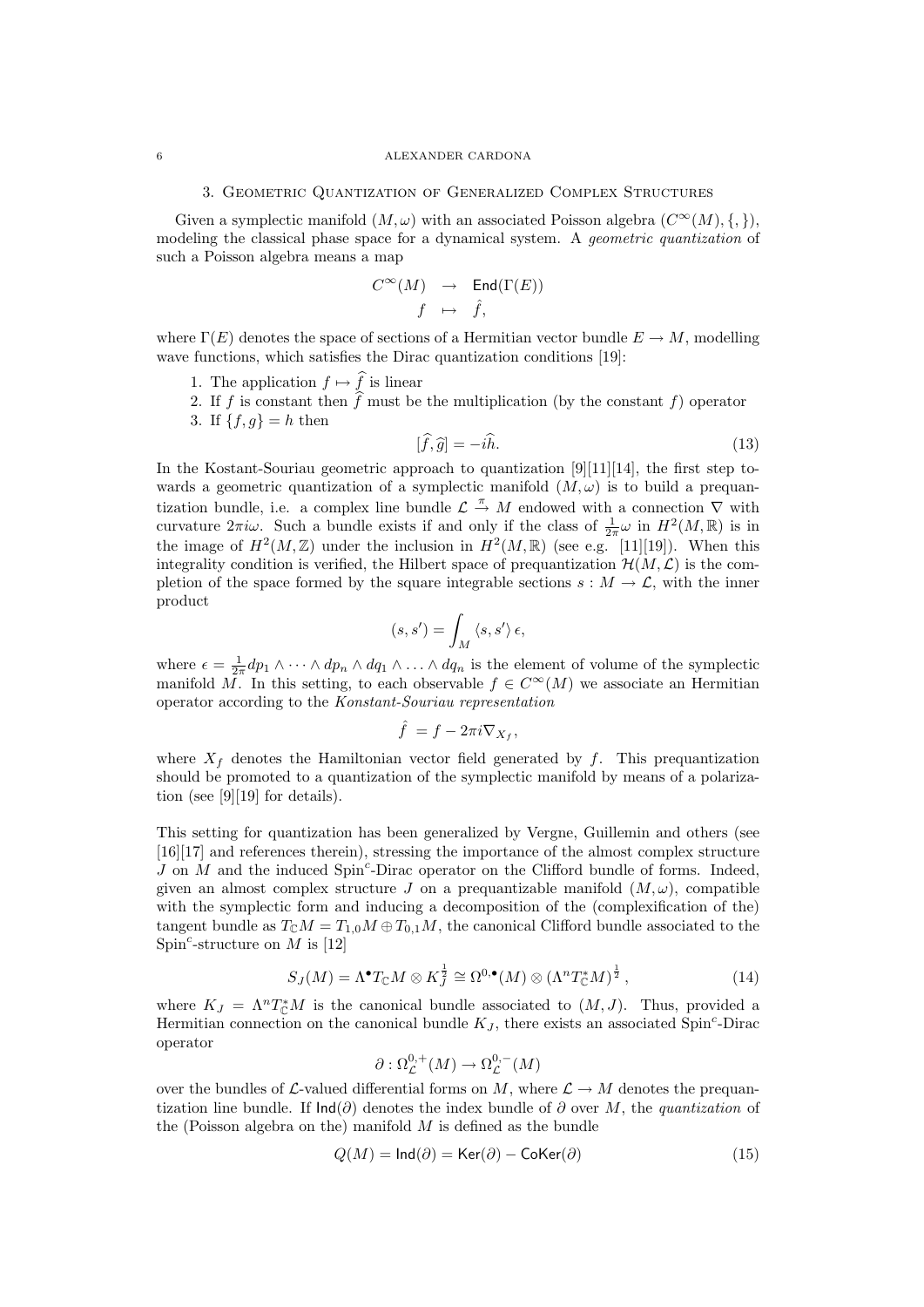over M. This definition of quantization is the suitable one in connection with symplectic reduction and representation theory, i.e. given an equivariant Hamiltonian action on M with a moment map, in this context it has been shown that quantization commutes with reduction [13].

3.1. The Weinstein-Zambon prequantization representation. Let  $(M, \mathbb{J})$  be a generalized complex manifold, let  $L < \mathbb{T}_{\mathbb{C}}M$  be the Lie algebroid associated to J on M,  $(C_L^{\infty}(M), \{,\})$  the Poisson algebra of L-admissible functions and  $H^{\bullet}_L(M)$  the L-cohomology associated to the elliptic complex  $(\Omega^{\bullet}(L), d_L)$ . Consider the natural antisymmetric pairing  $\langle , \rangle$  on TM given by (2), and let us denote by  $\Omega_L$  its associated 2-form on L, i.e. the given by its restriction to L. Recall that the pullback of the anchor map  $\pi_{TM} : \Gamma(L) \to \Gamma(TM)$ induces a map

$$
\pi_{TM}^*:\Omega_{dR}^\bullet(M)\to\Omega^\bullet(L)
$$

descending to a map between de Rham and Lie algebroid cohomology  $\pi^*_{TM} : H^{\bullet}_{dR}(M) \to$  $H_L^{\bullet}(M)$  [2] and  $d_L\Omega_L = 0$ . Following [18], we say the generalized complex manifold  $(M, J)$ to be prequantizable if

$$
[\Omega_L] \in \pi^*_{TM}(i_*(H^2_{dR}(M,\mathbb{Z}))),\tag{16}
$$

where  $i : \mathbb{Z} \to \mathbb{R}$  denotes the inclussion, i.e. if there exist a real integral 2-form  $\Omega$  on M such that

$$
\Omega_L = \pi_{TM}^* \Omega + d_L \beta \tag{17}
$$

where  $\beta \in \Gamma(L^*).$ 

Remark 3.1. Notice that, if the generalized complex structure is the one defined by a symplectic structure, the 2-form  $\Omega$  is the symplectic form and  $\beta = 0$ , so that the prequantization condition becomes the usual geometric Kostant-Souriau prequantization condition for M. In the same manner, when the generalized complex structure is the graph of a Poisson bivector over M, this condition coincides with Vaisman's geometric prequantization condition for Poisson manifolds [15]. However, notice that the prequantization condition cannot be verified in the case in which the generalized complex structure comes from a genuine  $complex structure on M$ , so that there is no prequantization in the complex case. This fact is compatible with the fact pointed out previously that the Poisson algebra itself is trivial in the complex case.

As it was the case in the symplectic setting, the significance of the prequantization condition above is that, whenever it is satisfied, it is possible associate with the prequantizable manifold a line bundle  $\mathcal{L} \to M$  with a Hermitian connection  $\nabla$  such that its curvature form is  $\Omega$  and, as a consequence, we obtain a representation of the Poisson algebra (11) on the space of operators acting on sections of such a bundle. In the case of Dirac structures, using covariant derivatives associated to Lie algebroids (see [7]), a similar representation is obtained in [18]. Namely, given a vector bundle  $E \to M$  and a Lie algebroid A over M, a  $A$ -covariant derivative on sections of  $E$  is a map

$$
\nabla^{\mathcal{A}} : \Gamma(\mathcal{A}) \otimes \Gamma(E) \to \Gamma(E)
$$

giving rise to a linear differential operator, satisfying the usual rules, and such that

$$
\nabla_{\alpha}^{\mathcal{A}}(f\varphi) = f \nabla_{\alpha}^{\mathcal{A}} \varphi + (a(\alpha)(f)) \varphi, \tag{18}
$$

where a denotes the anchor map and  $\alpha \in \Gamma(\mathcal{A}), \varphi \in \Gamma(E)$  and  $f \in C^{\infty}(M)$ . In particular, Lemma 6.2 in [18] follows the same in the case of generalized complex structures to have

**Proposition 3.1.** Let  $(M, J)$  be a generalized complex manifold and let  $L < \mathbb{T}_{\mathbb{C}}M$  be the Lie algebroid associated to  $\mathbb J$  on M. If  $\Omega$  is a closed integral 2-form on M and  $\nabla$  a connection on a Hermitian line bundle  $\mathcal L$  with curvature  $2\pi i\Omega$  and the integrality condition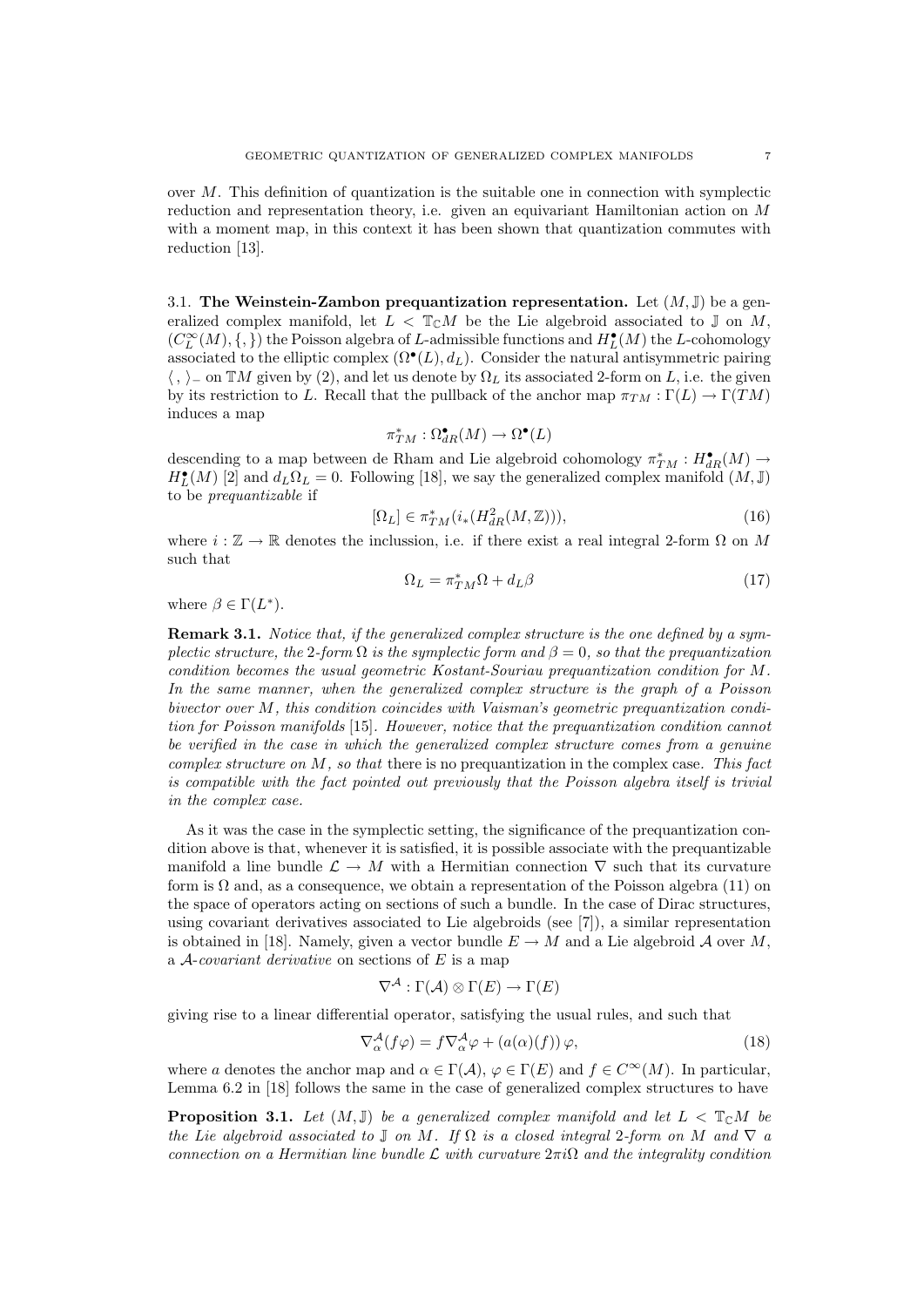#### 8 ALEXANDER CARDONA

(17) is satisfied, then  $\pi_{TM}^*\Omega = \Omega_L + d_L\alpha$  for  $\alpha \in \Gamma(L^*)$ , and the L-connection  $\nabla^L$  defined by

$$
\nabla^L = \nabla_{\pi_{TM}(\cdot)} - 2\pi i \langle \cdot, \alpha \rangle, \tag{19}
$$

where  $\langle , \rangle$  denotes the duality pairing in L, has curvature  $2\pi i \Omega_L$ .

With the result above at hand, from section 6 in [18] it follows that, given a prequantizable generalized complex manifold  $(M, J)$  with associated Dirac structure L, the Poisson algebra of L-admissible functions on the manifold can be represented on L-flat sections of  $\mathcal L$  with respect to the L-connection  $\nabla^L$ . Namely, if we define

$$
\Gamma_L(\mathcal{L}) = \{ s \in \Gamma_{loc}(\mathcal{L}) \mid \nabla^L_{Y \oplus 0} = 0 \quad \forall Y \in L \cap TM \}
$$
\n(20)

where  $\nabla^L$  is the L-connection given by (19), then

$$
\begin{array}{ccc} C_L^{\infty}(M) & \to & \operatorname{End}(\Gamma_L({\mathcal L})) \\[1mm] f & \mapsto & \hat{f}=f-2\pi i \nabla^L_{X_f\oplus df}, \end{array}
$$

where  $X_f$  denotes any Hamiltonian vector field associated to f, is a representation of the Poisson algebra of L-admissible functions. It is clear that in the symplectic case we retrieve the Kostant-Souriau representation mentioned earlier, altogether with its generalization to the Poisson case given in [15].

3.2. Quantization of generalized complex structures. Let us now consider a prequantizable generalized complex manifold  $(M, J)$ , with prequantum bundle and Hermitian connection  $(\mathcal{L}, \nabla)$ . In particular,  $\mathbb{J}: \mathbb{T}M \to \mathbb{T}M$  is an (integrable, with respect to the Courant bracket) almost complex structure on the generalized tangent bundle, and it is characterized by a Dirac structure  $L < \mathbb{T}_{\mathbb{C}}M$ . Since  $L \cap \overline{L} = \{0\}$ , via the inner product,  $L^* \cong \overline{L}$  and  $\mathbb{T}_{\mathbb{C}}M \cong (L \oplus \overline{L})$ . Recall that  $\overline{L}$  is a Lie algebroid on M and therefore there is a differential complex associated to it, namely  $(\Omega_L^{\bullet}(M), d_L)$ , the Lie algebroid differential complex defined in (9), whose L-cohomology is denoted  $H<sup>\bullet</sup><sub>L</sub>(M)$ .

Recall that the Dirac structure  $L$  can be also specified through a spinor line subbundle  $K_L \subset \Lambda^{\bullet}T_{\mathbb{C}}^*M$ , which is annihilated by the action of L by Clifford multiplication. This line  $K<sub>L</sub>$  is the canonical line bundle associated to the generalized complex structure specified by L. There is a relation between the complex of differential forms on  $M$  —in which sections of  $K_L$  are included— and the L-complex defined by the Lie algebroid structure of  $L$  that we describe as follows  $[8]$ . Consider the spaces

$$
\Omega_{K_L}^j(M) = \Gamma(\Lambda^j L^* \cdot K_L) \cong \Gamma(\Lambda^j L^* \otimes K_L),\tag{21}
$$

of  $K_L$ -valued L-forms on M. Then,

$$
\Omega_{K_L}^0(M) = \Gamma(K_L), \quad \Omega_{K_L}^1(M) = \Gamma(L^* \cdot K_L) \cong \Gamma(\mathbb{T}M) \otimes \Gamma(K_L), \tag{22}
$$

since L-sections annihilate  $K_L$  and  $\Omega_{K_L}^{2m}(M) = \Gamma(\Lambda^{2m}L^* \cdot K_L) \cong \Gamma(\det L^*) \otimes \Gamma(K_L) = K_{L^*},$ the pure spinor line associated to the complementary Dirac structure  $L^*$ . As a matter of fact [8], there is a chain complex

$$
0 \to \Omega_{K_L}^0(M) \xrightarrow{\bar{\partial}_L} \Omega_{K_L}^1(M) \xrightarrow{\bar{\partial}_L} \cdots \xrightarrow{\bar{\partial}_L} \Omega_{K_L}^{2m}(M) \to 0,
$$
\n
$$
(23)
$$

defined as follows: Since  $K_L \subset \Omega^{\bullet}(M)$  we can take usual exterior derivatives on elements of the canonical line associated to the generalized complex structure and, moreover, Courant integrability of  $L$  is equivalent to ask

$$
d: \Gamma(K_L) \to \Gamma(L^* \otimes K_L),
$$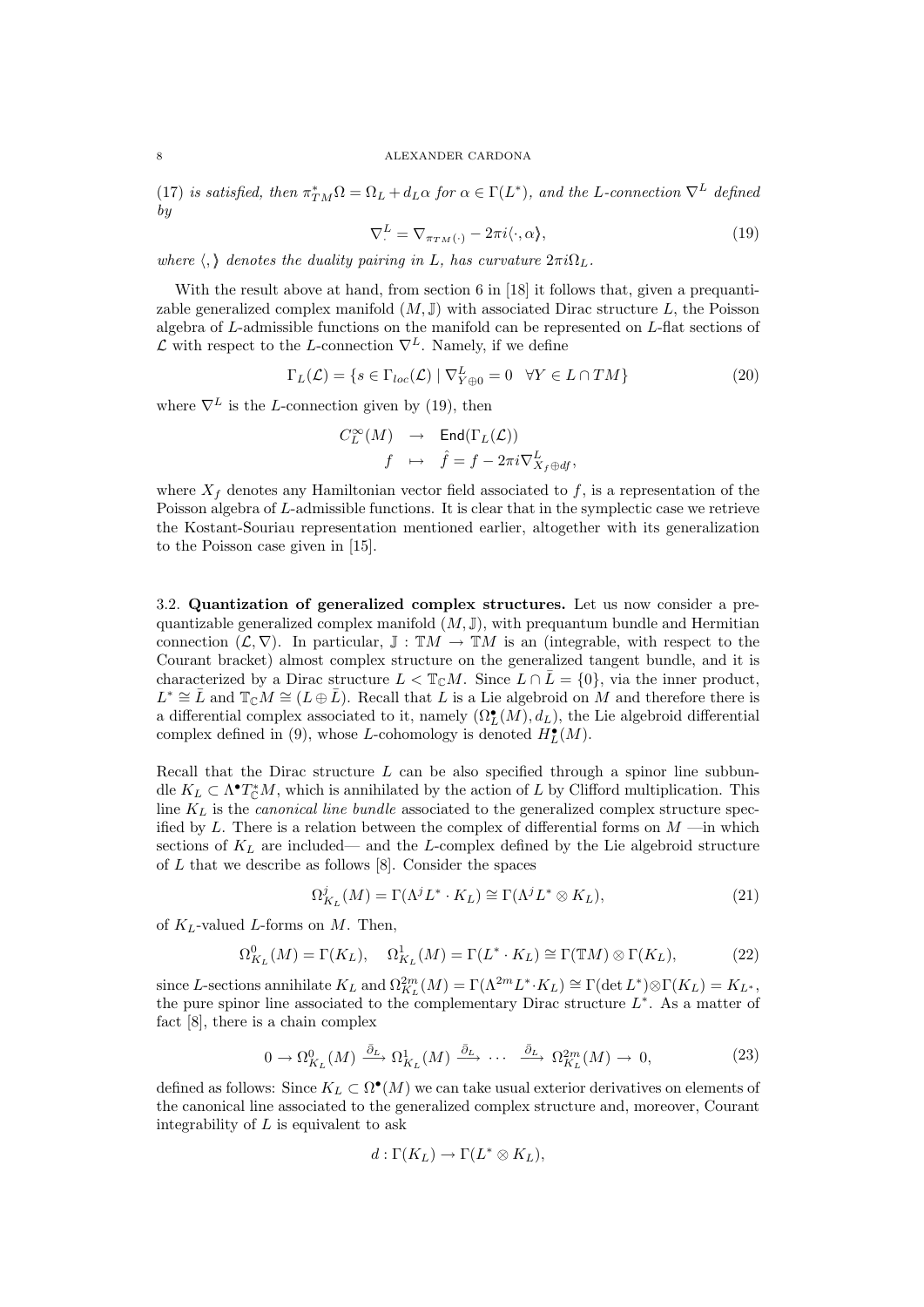to satisfy  $d^2 = 0$ . Thus, coupling d to the Lie algebroid exterior derivative  $d_L$  to extend it to  $\Omega_{K_L}^j(M) = \Gamma(\Lambda^j L^* \otimes K_L)$  as

$$
\bar{\partial}_L(\lambda \otimes \varphi) = d_L \lambda \otimes \varphi + (-1)^{\deg(\lambda)} \lambda \otimes d\varphi, \tag{24}
$$

we have a Lie algebroid module structure on  $K_L$  over the differential algebra  $(\Omega_L^{\bullet}(M), d_L)$ , i.e. it gives rise to a differential operator

$$
\bar{\partial}_L : \Omega^j_{K_L}(M) \to \Omega^{j+1}_{K_L}(M) \tag{25}
$$

called generalized Dolbeault operator, which is actually a Lie algebroid connection for the module  $K_L$  [7][8]. Since in the complex case it reproduces (with a different grading) the usual Dolbeault cohomology for complex manifolds, the cohomology associated to the differential complex  $(\Omega_{K_L}^{\bullet}(\tilde{M}), \bar{\partial}_L)$ , which is elliptic from the definition (24), is called generalized Dolbeault cohomology.

**Remark 3.2.** Since  $\Omega_{K_L}^0(M) = K_L$ ,  $\Omega_{K_L}^j(M) = \Gamma(\Lambda^j L^* \otimes K_L)$ , we have a Z-grading on  $\Omega^{\bullet}(M) \otimes \mathbb{C}$ , namely

$$
\Omega^{\bullet}(M) = \Omega^0_{K_L}(M) \oplus \Omega^1_{K_L}(M) \oplus \cdots \oplus \Omega^{2m}_{K_L}(M).
$$

It follows that there is an isomorphism

$$
\Omega^{\bullet}(M) \cong \Omega^{\bullet}_L(M) \otimes K_L. \tag{26}
$$

Consider now the Mukai pairing of differential forms

$$
(,): \Omega^{\bullet}(M) \otimes \Omega^{\bullet}(M) \to \det(T^*M)
$$

given by  $(\varphi, \rho) = [\varphi^\top \wedge \rho]_{\dim M}$ . This pairing induces a nondegenerate pairing

$$
(,): \Omega_{K_L}^j(M)\otimes \Omega_{K_L}^{2m-j}(M)\to \det(T^*M)
$$

which, for  $j = 2m$ , gives rise to an isomorphism  $\det T^*M \cong \Omega_{K_L}^{2m}(M) \otimes \Omega_{K_L}^0(M)$ . It follows from (26) and the definition of  $\Omega_{K_L}^0(M)$  that

$$
\Omega^{\bullet}(M) \otimes \det(TM)^{\frac{1}{2}} \cong \Omega^{\bullet}_{L}(M) \otimes \det(L)^{\frac{1}{2}},\tag{27}
$$

which indicates that  $S_L(M) = \Omega^{\bullet}(M) \otimes \det(TM)^{\frac{1}{2}}$  is a natural choice for the spin bundle associated to the Clifford algebra of  $TM$  through the action (5) (compares with (14) in the complex case). Moreover, the Mukai pairing can be seen as a nondegenerate bilinear form

$$
(,):S_L(M)\otimes S_L(M)\to C^\infty(M)
$$

on such a bundle.

Finally, we arrive to our definition of quantization for generalized complex manifolds. Let  $\Omega_{K_L}^j(M,\mathcal{L}) = \Gamma(\Lambda^j L^* \otimes K_L \otimes \mathcal{L})$  the space of "L-forms" on M with values in the line bundle  $K_L \otimes \mathcal{L}$ , and consider the spaces

$$
\Omega_{K_L}^+(M,{\mathcal L})=\bigoplus_j \Omega_{K_L}^{2j}(M,{\mathcal L}), \qquad \qquad \Omega_{K_L}^-(M,{\mathcal L})=\bigoplus_j \Omega_{K_L}^{2j+1}(M,{\mathcal L}).
$$

Coupling the generalized Dolbeault operator (25) with a connection  $\nabla$  on  $\mathcal L$  gives rise to an elliptic operator

$$
\bar{\partial}_{\mathcal{L}} : \Omega_{K_L}^+(M, \mathcal{L}) \to \Omega_{K_L}^-(M, \mathcal{L}).
$$
\n(28)

**Definition 3.1.** Let  $(M, J)$  be a prequantizable generalized complex manifold, with prequantum bundle and Hermitian connection  $(L, \nabla)$ . Let L be the Dirac structure characterizing  $\mathbb J$  and  $(\Omega_{K_L}^{\bullet}(M,\mathcal L),\bar\partial_{\mathcal L})$  the associated elliptic complex described before. Then, the quantization of the Poisson algebra given by (11) is the bundle

$$
Q(M,\mathcal{L}) = \text{Ind}(\bar{\partial}_{\mathcal{L}}) = \text{Ker}(\bar{\partial}_{\mathcal{L}}) - \text{Coker}(\bar{\partial}_{\mathcal{L}}). \tag{29}
$$